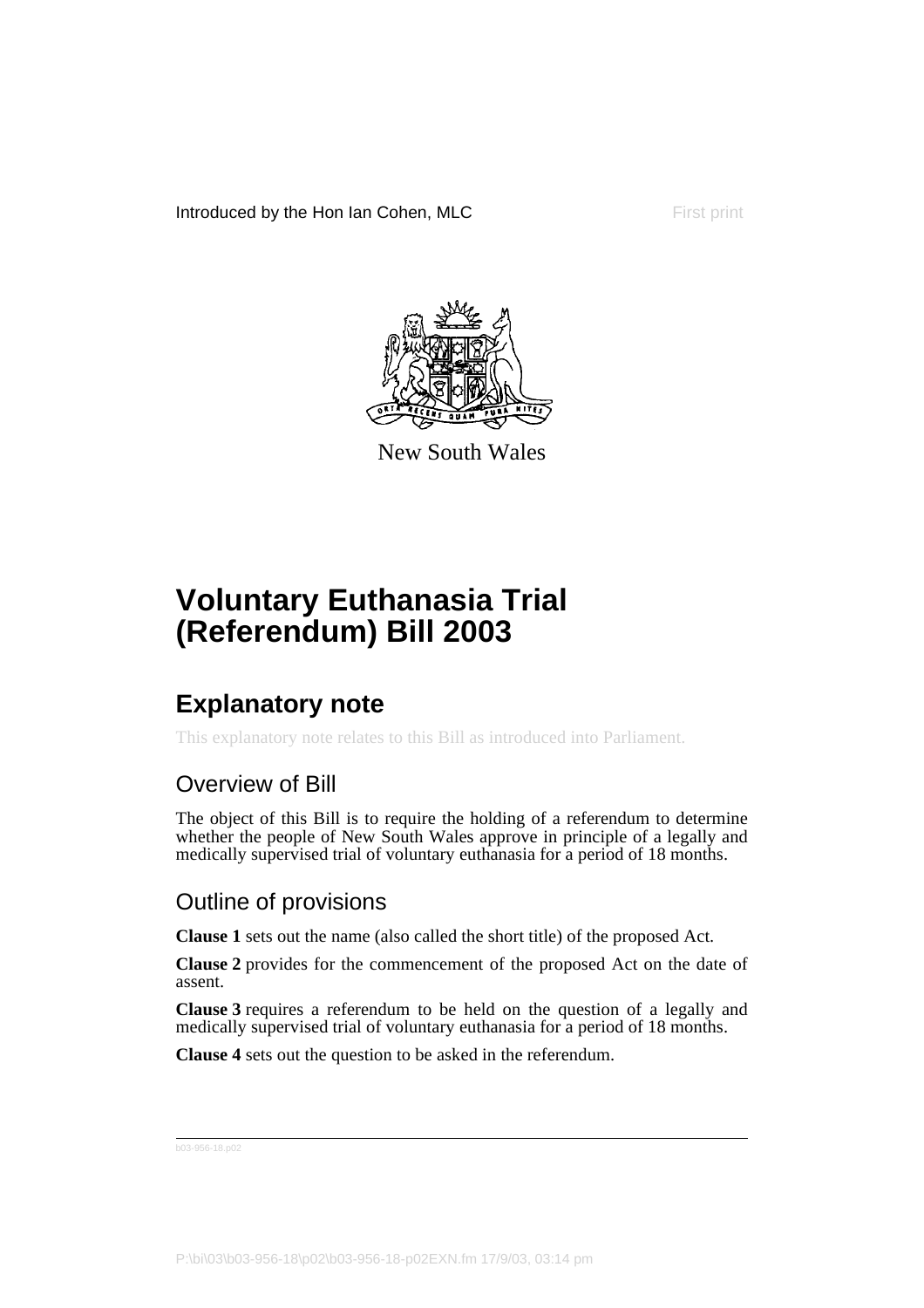Voluntary Euthanasia Trial (Referendum) Bill 2003

Explanatory note

**Clause 5** requires the vote for the referendum to be taken in conjunction with the next ordinary elections of local government councillors, and that the voters at the referendum are to be the persons entitled to vote at those elections.

**Clause 6** requires the referendum to be held in accordance with the *Constitution Further Amendment (Referendum) Act 1930*. Regulations may be made to adapt that legislation for the purposes of holding the referendum.

**Clause 7** requires the Electoral Commissioner to publish a case for and against the referendum proposal (approved by certain members of Parliament) in 2 or more newspapers circulating in New South Wales.

**Clause 8** provides a general regulation-making power.

Explanatory note page 2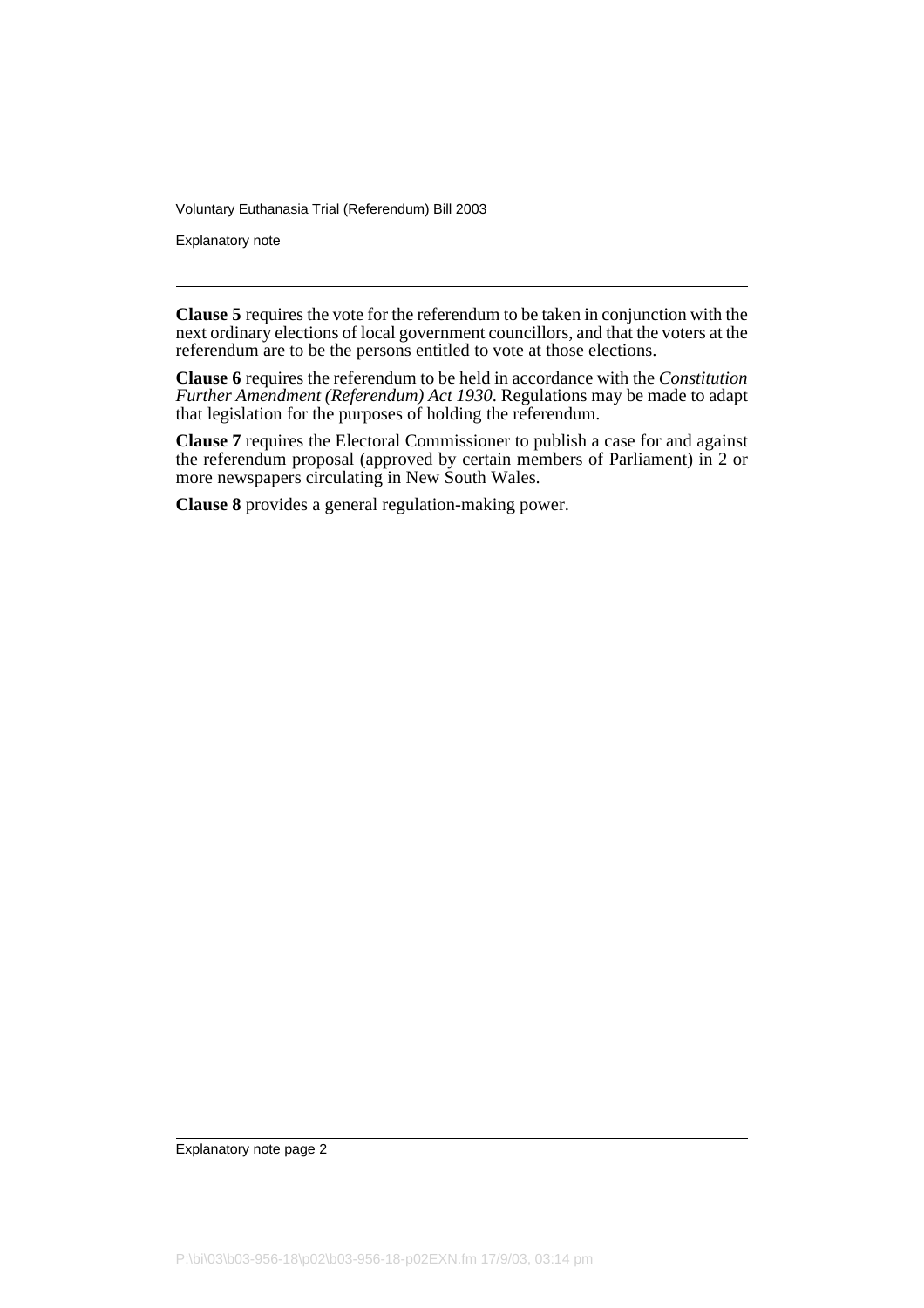Introduced by the Hon Ian Cohen, MLC First print



New South Wales

## **Voluntary Euthanasia Trial (Referendum) Bill 2003**

## **Contents**

|   |                                                 | Page |
|---|-------------------------------------------------|------|
| 1 | Name of Act                                     |      |
| 2 | Commencement                                    |      |
| 3 | Referendum must be held                         | ႒    |
| 4 | Referendum question                             | 2    |
| 5 | Date of referendum and persons entitled to vote |      |
| 6 | How vote taken                                  | っ    |
|   | "Yes" and "no" cases to be published            | 3    |
| 8 | Regulations                                     |      |
|   |                                                 |      |

b03-956-18.p02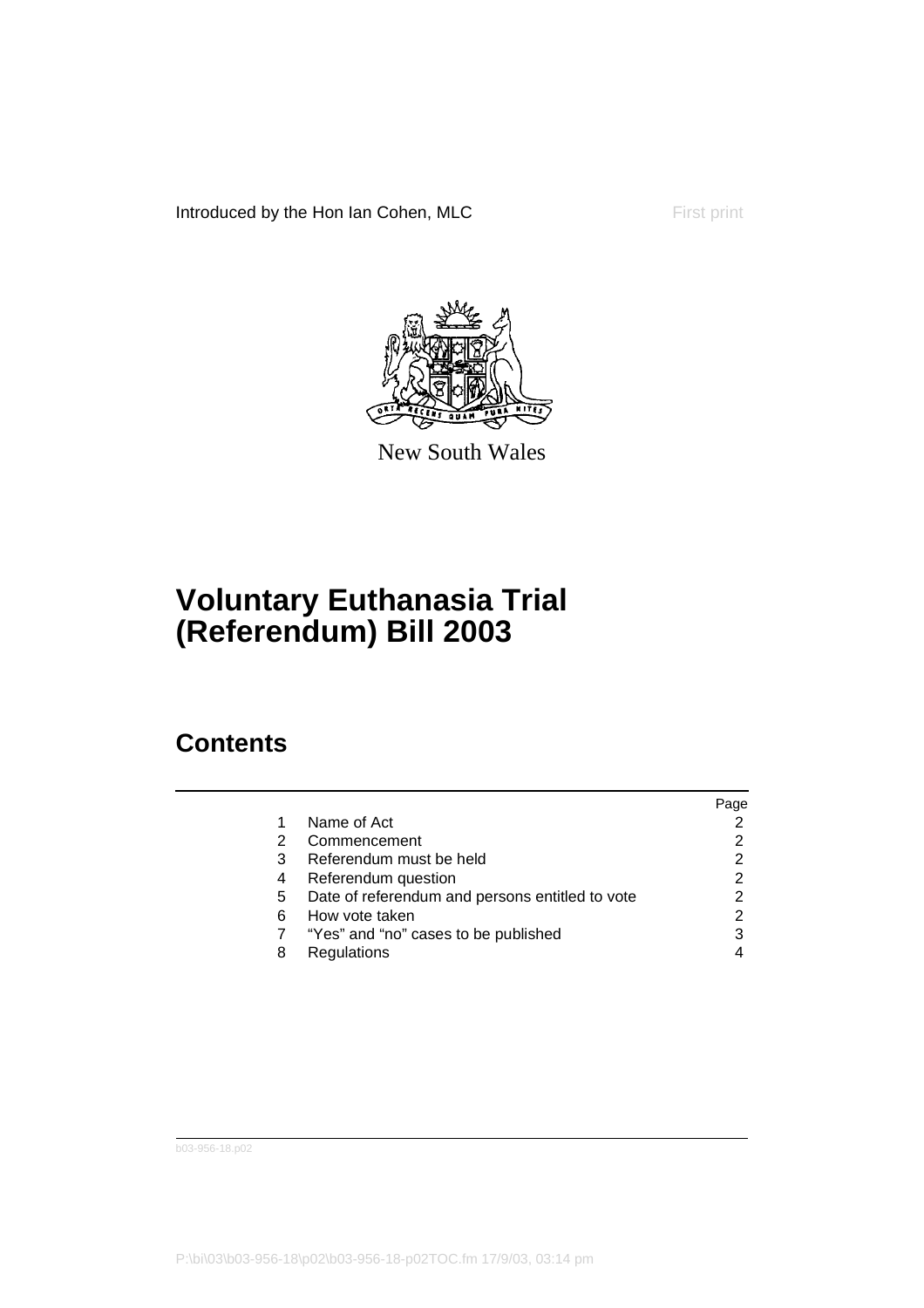#### Voluntary Euthanasia Trial (Referendum) Bill 2003

**Contents** 

Page

Contents page 2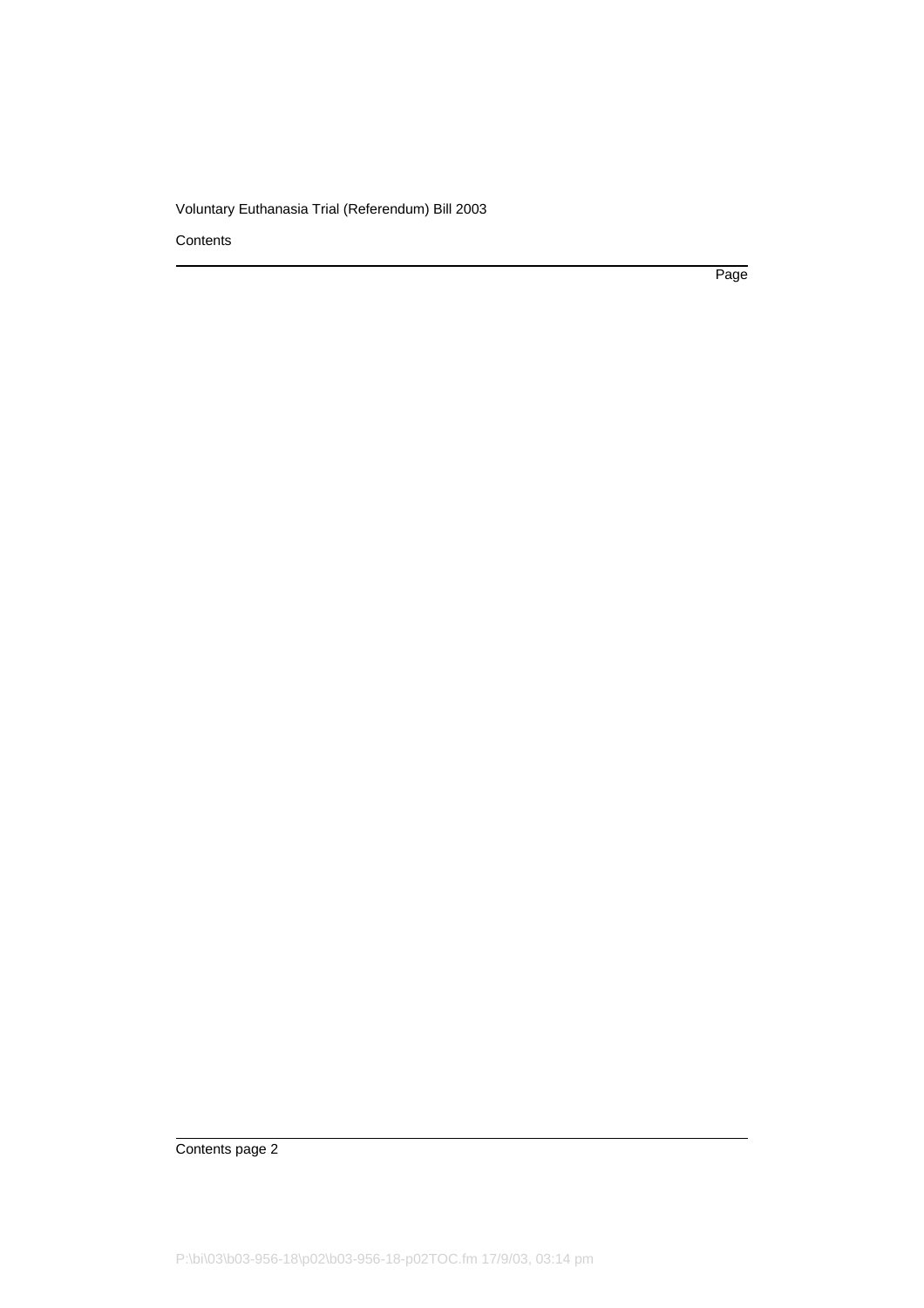

New South Wales

# **Voluntary Euthanasia Trial (Referendum) Bill 2003**

No , 2003

#### **A Bill for**

An Act to provide for a referendum in relation to a legally and medically supervised trial of voluntary euthanasia for a period of 18 months.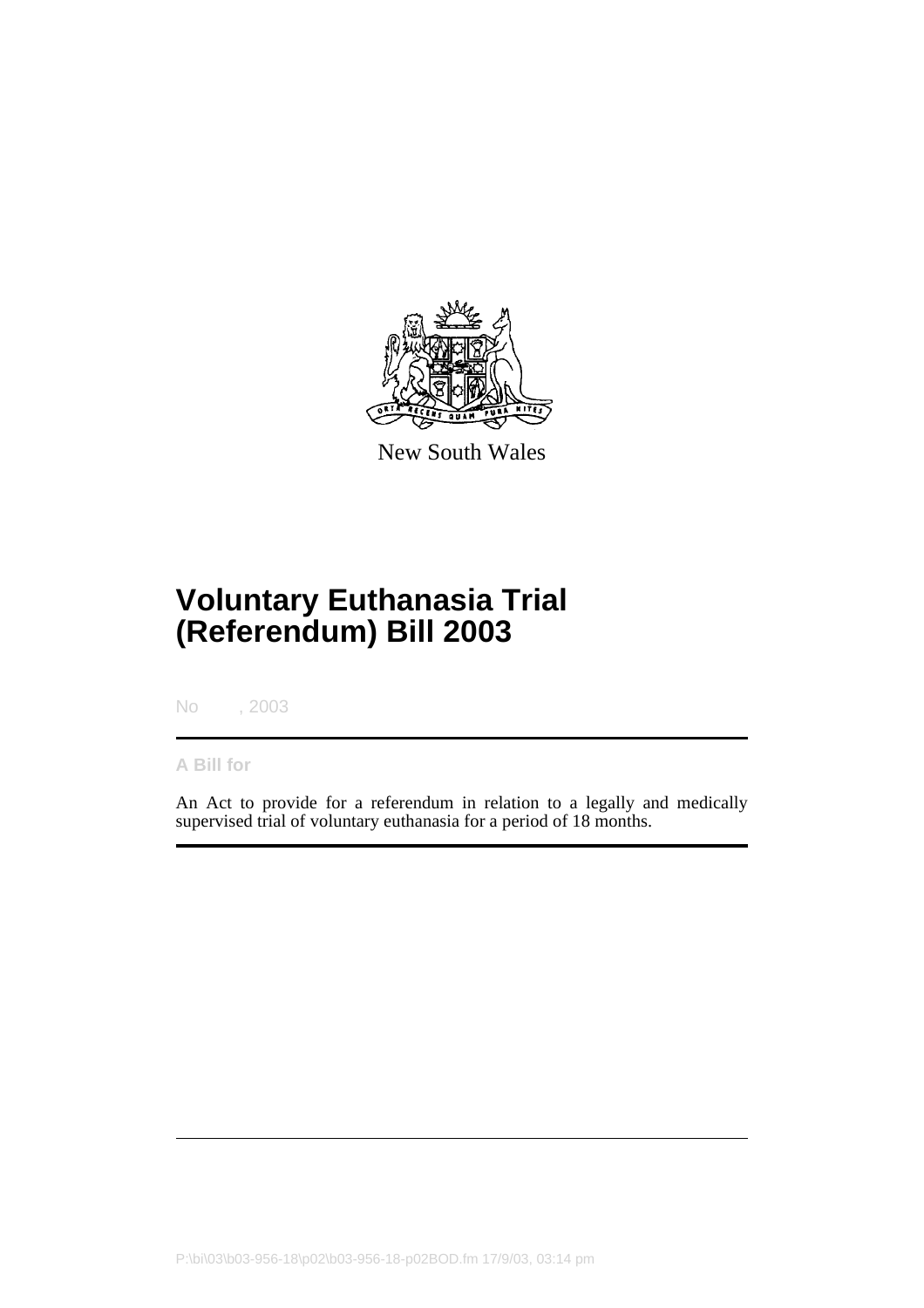<span id="page-5-5"></span><span id="page-5-4"></span><span id="page-5-3"></span><span id="page-5-2"></span><span id="page-5-1"></span><span id="page-5-0"></span>

| $\mathbf{1}$<br>The Legislature of New South Wales enacts: |     |                                                                                                                                                                                                                                      |                                |
|------------------------------------------------------------|-----|--------------------------------------------------------------------------------------------------------------------------------------------------------------------------------------------------------------------------------------|--------------------------------|
| 1                                                          |     | <b>Name of Act</b>                                                                                                                                                                                                                   | $\overline{2}$                 |
|                                                            |     | This Act is the <i>Voluntary Euthanasia Trial (Referendum) Act 2003</i> .                                                                                                                                                            | 3                              |
| $\mathbf{2}$                                               |     | <b>Commencement</b>                                                                                                                                                                                                                  | 4                              |
|                                                            |     | This Act commences on the date of assent.                                                                                                                                                                                            | 5                              |
| 3                                                          |     | Referendum must be held                                                                                                                                                                                                              | 6                              |
|                                                            |     | A referendum must be held to determine whether the people of New<br>South Wales approve of the enactment of legislation permitting a<br>legally and medically supervised trial of voluntary euthanasia for a<br>period of 18 months. | $\overline{7}$<br>8<br>9<br>10 |
| 4                                                          |     | <b>Referendum question</b>                                                                                                                                                                                                           | 11                             |
|                                                            |     | The following question is to be submitted to the persons entitled to<br>vote at the referendum:                                                                                                                                      | 12 <sup>2</sup><br>13          |
|                                                            |     | Are you in favour of the Parliament of New South Wales passing<br>legislation that provides for a legally and medically supervised trial<br>of voluntary euthanasia for a period of 18 months?                                       | 14<br>15<br>16                 |
| 5                                                          |     | Date of referendum and persons entitled to vote                                                                                                                                                                                      | 17                             |
|                                                            | (1) | The referendum under this Act is to be held on the day on which<br>ordinary elections of councillors for an area are next held under<br>Part 4 of Chapter 10 of the Local Government Act 1993.                                       | 18<br>19<br>20                 |
|                                                            | (2) | The persons entitled to vote at the referendum are the electors who<br>are qualified to vote at those elections.                                                                                                                     | 21<br>22                       |
|                                                            | (3) | The Governor is to issue a writ for the referendum accordingly.                                                                                                                                                                      | 23                             |
| 6                                                          |     | How vote taken                                                                                                                                                                                                                       | 24                             |
|                                                            | (1) | Subject to this Act, the vote at the referendum is to be taken under<br>and in accordance with the Referendum Act.                                                                                                                   | 25<br>26                       |
|                                                            | (2) | For the purposes of the application of the Referendum Act to the<br>referendum under this Act:                                                                                                                                       | 27<br>28                       |
|                                                            |     | a reference to the submission of a Bill to a referendum is to be<br>(a)<br>construed as a reference to the submission of the question set<br>out in section 4 to a referendum, and                                                   | 29<br>30<br>31                 |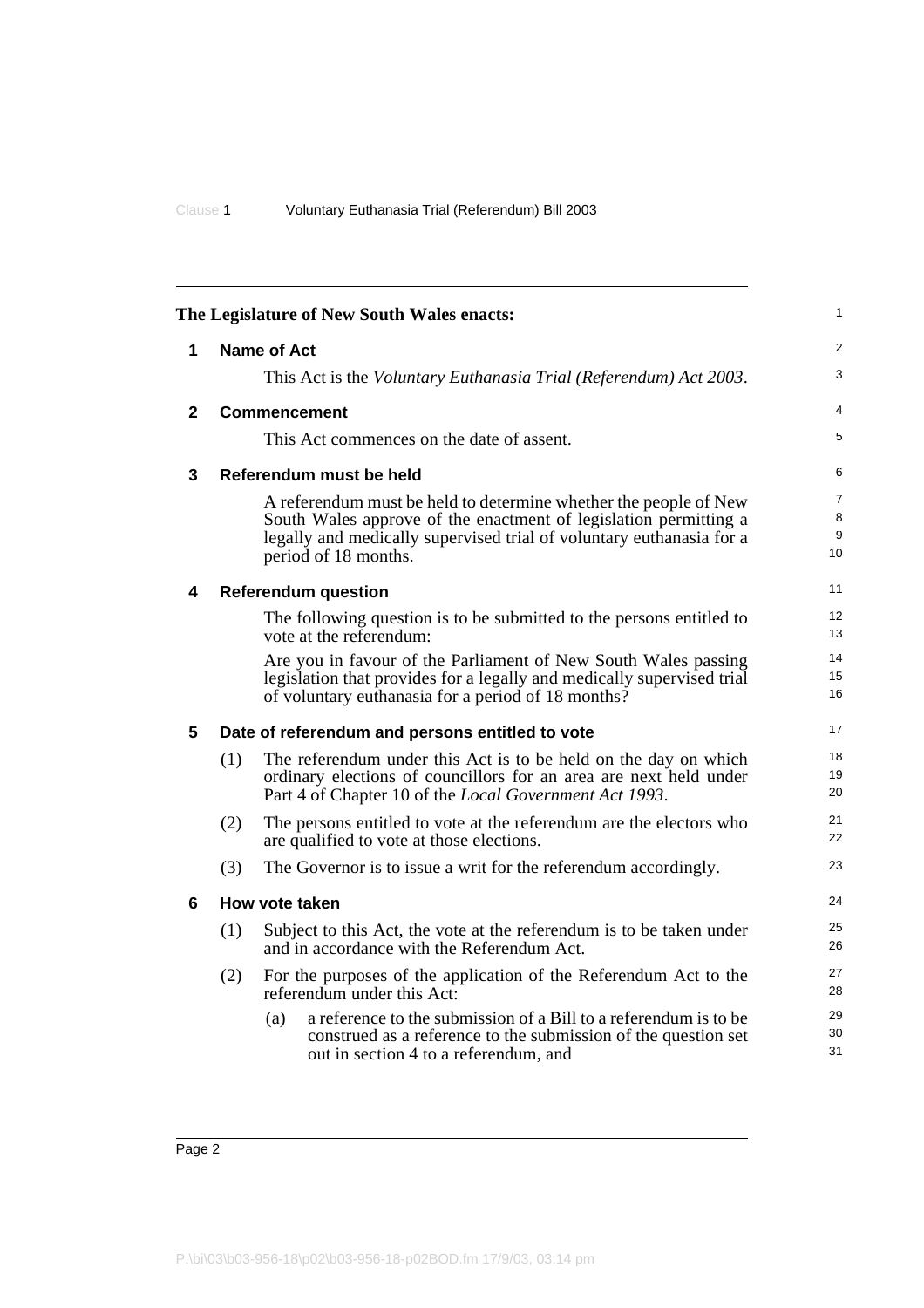<span id="page-6-0"></span>

|     | (b)<br>the Governor is not required to attach any material to the writ<br>for the referendum, and                                                                                                                                                                                                                                                                                                          | $\mathbf{1}$<br>2                  |
|-----|------------------------------------------------------------------------------------------------------------------------------------------------------------------------------------------------------------------------------------------------------------------------------------------------------------------------------------------------------------------------------------------------------------|------------------------------------|
|     | the provisions of the Referendum Act apply with such<br>(c)<br>modifications as are necessary to enable the referendum<br>referred to in section 3 to be held (including modifications to<br>the Forms set out in the Second Schedule to the Referendum<br>Act), and                                                                                                                                       | 3<br>4<br>5<br>6<br>$\overline{7}$ |
|     | any other modifications prescribed by the regulations have<br>(d)<br>effect.                                                                                                                                                                                                                                                                                                                               | 8<br>9                             |
| (3) | In this section, <i>Referendum Act</i> means the <i>Constitution Further</i><br>Amendment (Referendum) Act 1930.                                                                                                                                                                                                                                                                                           | 10 <sup>1</sup><br>11              |
| 7   | "Yes" and "no" cases to be published                                                                                                                                                                                                                                                                                                                                                                       | 12                                 |
| (1) | In this section, <i>approved case</i> means:                                                                                                                                                                                                                                                                                                                                                               | 13                                 |
|     | a document containing an argument in favour of an<br>(a)<br>affirmative answer to the referendum question, consisting of<br>not more than 2,000 words, that is authorised by a majority of<br>those members of Parliament who voted for the Bill for this<br>Act and desire to forward such an argument, or                                                                                                | 14<br>15<br>16<br>17<br>18         |
|     | (b)<br>a document containing an argument against an affirmative<br>answer to the referendum question, consisting of not more<br>than 2,000 words, that is authorised by a majority of those<br>members of Parliament who voted against the Bill for this Act<br>and desire to forward such an argument.                                                                                                    | 19<br>20<br>21<br>22<br>23         |
| (2) | If an approved case is forwarded to the Electoral Commissioner<br>within 4 weeks after the commencement of this Act, the Electoral<br>Commissioner is to ensure that a copy of that document is published<br>in 2 or more newspapers circulating in New South Wales on each<br>day of the 14 days (or such period as may be prescribed by the<br>requisions) immediately before the date of the referendum | 24<br>25<br>26<br>27<br>28<br>29   |

regulations) immediately before the date of the referendum.